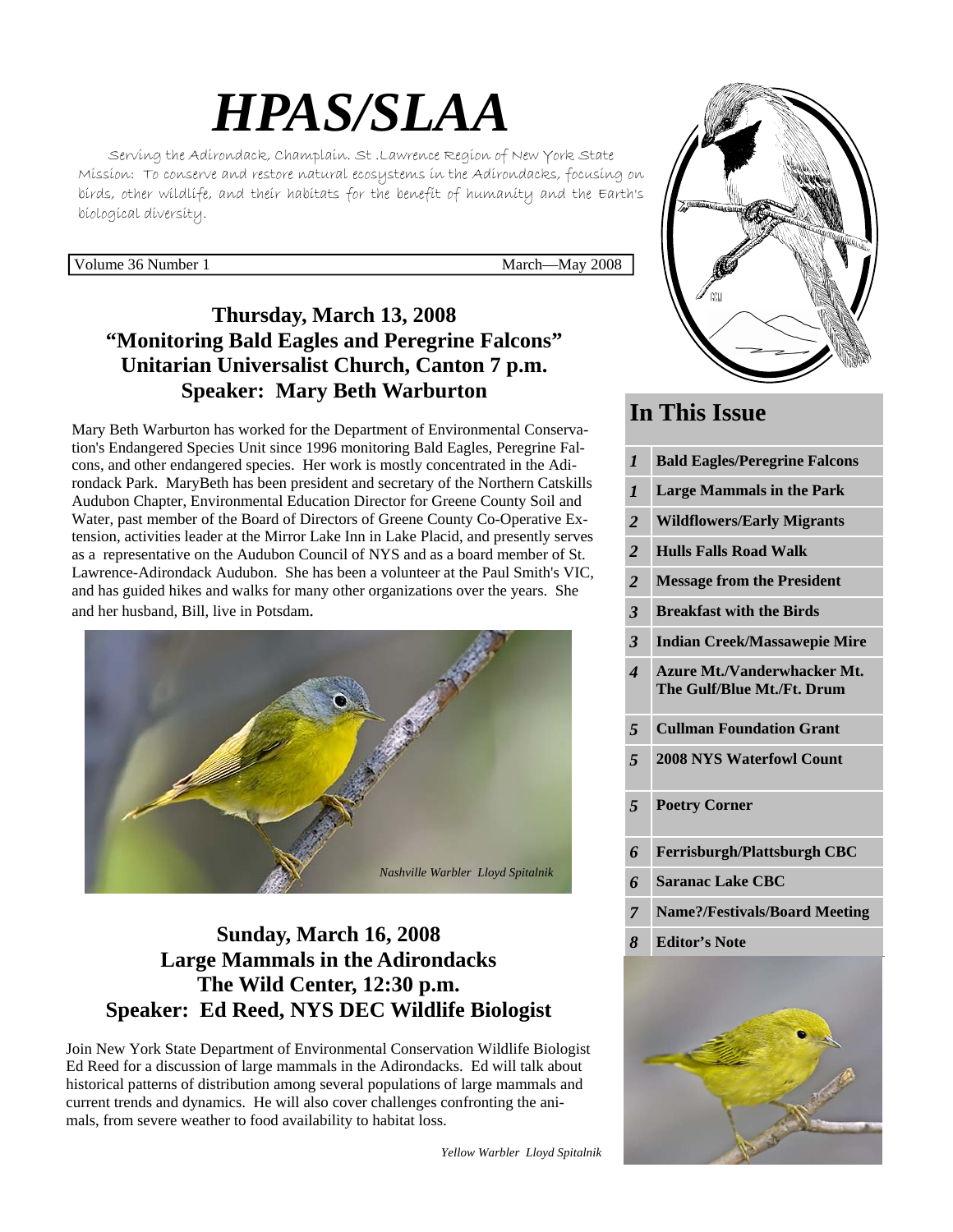#### **HPAS**

**High Peaks Audubon Society, Inc.** 

**Board of Directors** 

**Charlotte Demers President Newcomb (518) 582-2157** 

**Janet Mihuc, Ph.D Vice-President Saranac (518) 293-6490** 

**Amy Freiman Treasurer Newcomb (518) 582-3655** 

**John Thaxton Recording & Corresponding Secretary Keene (518) 576-4232** 

> **John Brown Vermontville**

**Joan Clark Keeseville** 

**Jorie Favreau, Ph.D Tupper Lake** 

> **Leah Filo Tupper Lake**

**Larry Master, PhD Lake Placid** 

> **Mary O'Dell Saranac Lake**

**Michele Snyder Morrisonville** 

> **Pat Thaxton Keene**

**High Peaks Audubon Society, Inc. A chapter of National Audubon Society serving the Adirondack/Champlain region of northern New York, including Clinton, Essex, Franklin and Hamilton counties.** 

*Correspondence and Membership Information* **High Peaks Audubon Society PO Box 488 Keene Valley, New York 12943-0488** 

> **John Thaxton, Newsletter Editor PO Box 488 Keene Valley, NY 12943-0488**

**HPAS Web Site: www.highpeaksaudubon.org Charlotte Demers, Web Master** 

*High Peaks Audubon Newsletter* **is published by High Peaks Audubon Society, Inc.** 

**Vol. 36 No. 1** 

#### **Sunday, April 27, 2008 Spring Wildflowers & Early Migrants Indian Creek Nature Center, Canton**

**Time**: 9 a.m. to 11 a.m.

**Distance**: Under 1 mile on level terrain.

**Meet**: At the East End Entrance. Take Route 68 to Rensselaer Falls Road, and travel 2.5 miles – the East End Entrance will be on your left (there is a barn on the right).

**Hike Leader**: Peter O'Shea (315) 848-2178

No registration required.

This trip is jointly sponsored by the Indian Creek Nature Center, and the Laurentian Chapter of the Adirondack Mountain Club.

#### **Saturday, May 10, 2008 Keene Valley Hulls Falls Road, 7:30 a.m**

Meet at the Marcy Field end of Hulls Falls Road and look for birds with High Peaks Audubon Society member Ruth Kuhfahl (518) 576-4699. On a previous year's May walk in this diverse habitat we found nesting Pine warblers, Solitary sandpiper and Indigo bunting. No need to sign up ahead. Jointly sponsored by the Hurricane Chapter of the Adirondack Mountain Club and High Peaks Audubon Society.

## **Message from the President**

Every morning my email Inbox fills up with information and "calls to action" regarding numerous important environmental issues threatening our region, from global climate change to wind power expansion to invasive species. There is a cataract of information in print and on the Internet about each issue and its seemingly myriad nuances.. This voluminous amount of information can discourage and exhaust anybody trying to get up to speed on all these critical issues and comprehend the components and complexities of each. I keep hoping someone will provide our membership with a distillation of the important aspects of each issue in an accessible, digestible and distributable (via our newsletter and website) fashion.

 I'm hoping that someone is YOU! It strikes me as equally important that we go beyond our newsletter and web site and work to educate the public and future generations about the beauty and intrinsic value of our ecosystem. We have a fabulously talented, enthusiastic, and knowledgeable membership and I am asking that you use your talents and passion to help your organization and your neighborhood. Join the Conservation or the Education Committee. Education and conservation are significant components of our purpose as an organization and these committees need your help. If you have an interest in environmental issues or in aiding in the development of educational products such as brochures, PowerPoint presentations, or school programs, contact me at cdemers@esf.edu or (518)582-2157 and we can discuss how you can help. These essential working groups and YOUR Audubon chapter need your help.

 I would like to extend a sincere "Thank You" to Matt Medler, who is stepping down as a member of the HPAS Board of Directors after three years of service. Matt had been also serving as Chairman of the Conservation Committee. I encourage everyone who has an opportunity to go with Matt on a HPAS/SLAA field trip or any other occasion in his company: his bird knowledge and birding skills are unparalleled **—Charlotte Demers**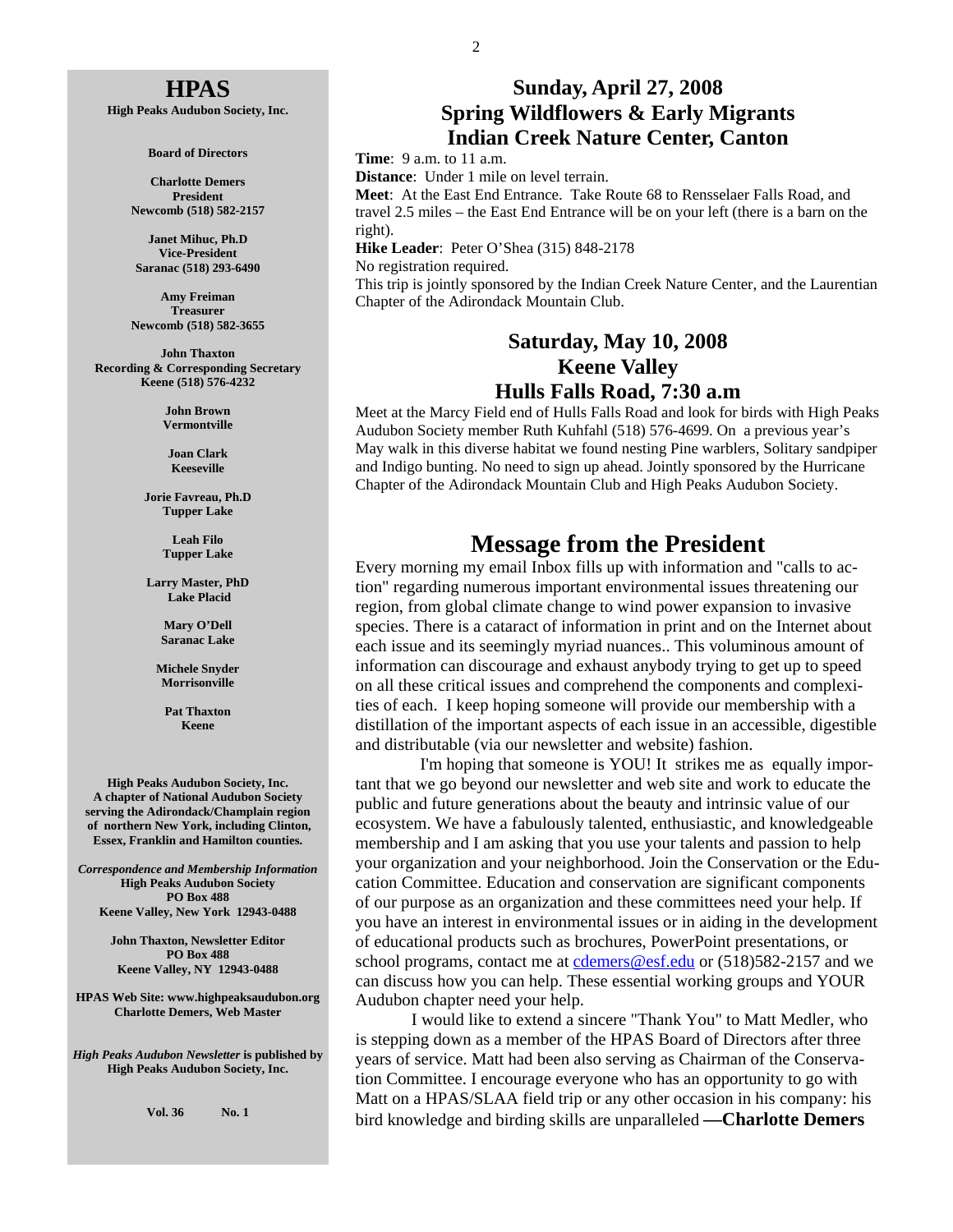#### **Saturday, May 17, 2008 Breakfast with the Birds Keene Valley Time: 8:00 a.m.**

**Description:** Join Pat and John Thaxton on the deck of their house in Keene for coffee, cake, fruit, juice and birds. First, we will listen for the birds and practice identifying them by ear. Then, we will hopefully see them and verify our identifications because in early May the leaves in our 16-acre yard are small and few and far between, and our deck looks directly into the canopy. Nesting warblers include Blackthroated blue, Black-throated green, Blackburnian, Yellowrumped, Ovenbird, Magnolia, Nashville and Black and white; other nesters include Red-eyed and Blue-headed vireo, Yellow-bellied sapsucker, Downy, Hairy and Pileated woodpecker, American Robin, Ruffed Grouse, Common Raven, etc. If things grow quiet on the deck, a short walk down our road usually includes stops for Chestnut-sided warbler, Chipping Sparrow, Eastern Bluebird and Red-shouldered and Broad-winged hawk. Last year those who stayed long enough watched a Ruffed grouse drumming on a log ten feet from the house.

**Directions:** From the intersection of Route 73 & 9N South (between Keene & Keene Valley), turn east towards Elizabethtown; go approximately 2 miles uphill to where the road levels and turn onto Baxter Mountain Lane (just beyond little yellow house) on right; go past Round Top Lane on left, pass a house on left as road levels, look for driveway on right, #84, and take it to the end.

**Registration:** Contact Pat & John Thaxton, 518.576.4232, or email JPThax5317@aol.com.





## *Black-throated green Warbler Lloyd Spitalnik* **Saturday, May 17, 2008 Indian Creek Nature Center, Canton**

**Time:** 7 a.m. to 10 a.m. **Distance:** Approximately 2 miles on level trails **Leader:** Joan Collins

**Meet:** At the main parking area for Indian Creek Nature Center

**To Register:** Call Joan at (315) 261-4246 or email jecollins@twcny.rr.com

Come enjoy a spring bird walk at Indian Creek Nature Center. Participants will view a wide variety of species on a hike through shrubland, marsh, wetland, and forest habitats along the Tower and Succession Trails. A spotting scope will be used to view birds on Lower Lake from the top of the observation tower. Bring binoculars!

This trip is jointly sponsored with Indian Creek Nature Center and the Laurentian Chapter of the Adirondack Mountain Club.

## **Sunday, May 18, 2008 Massawepie Mire, Colton**

Massawepie Mire is the largest bog (actually a fen!) in New York State. We will walk the old, level railroad bed (now a dirt road) for  $\sim$  4 miles round trip and visit the South Branch of the Grass River location near the trailhead. There will also be an optional 2 mile round-trip hike on the Mountaineer Trail along scenic Massawepie Lake in the afternoon. Boreal birds, bog plants, and scenic views will be our focus! **Time:** 7:30 a.m.

**Leaders:** Joan Collins & Eileen Wheeler

**Register:** by calling Joan at (315) 261-4246 jecollins@twcny.rr.com or Eileen Wheeler (315) 386-2482 eiwheeler@yahoo.com.

This trip is jointly sponsored with the Laurentian Chapter of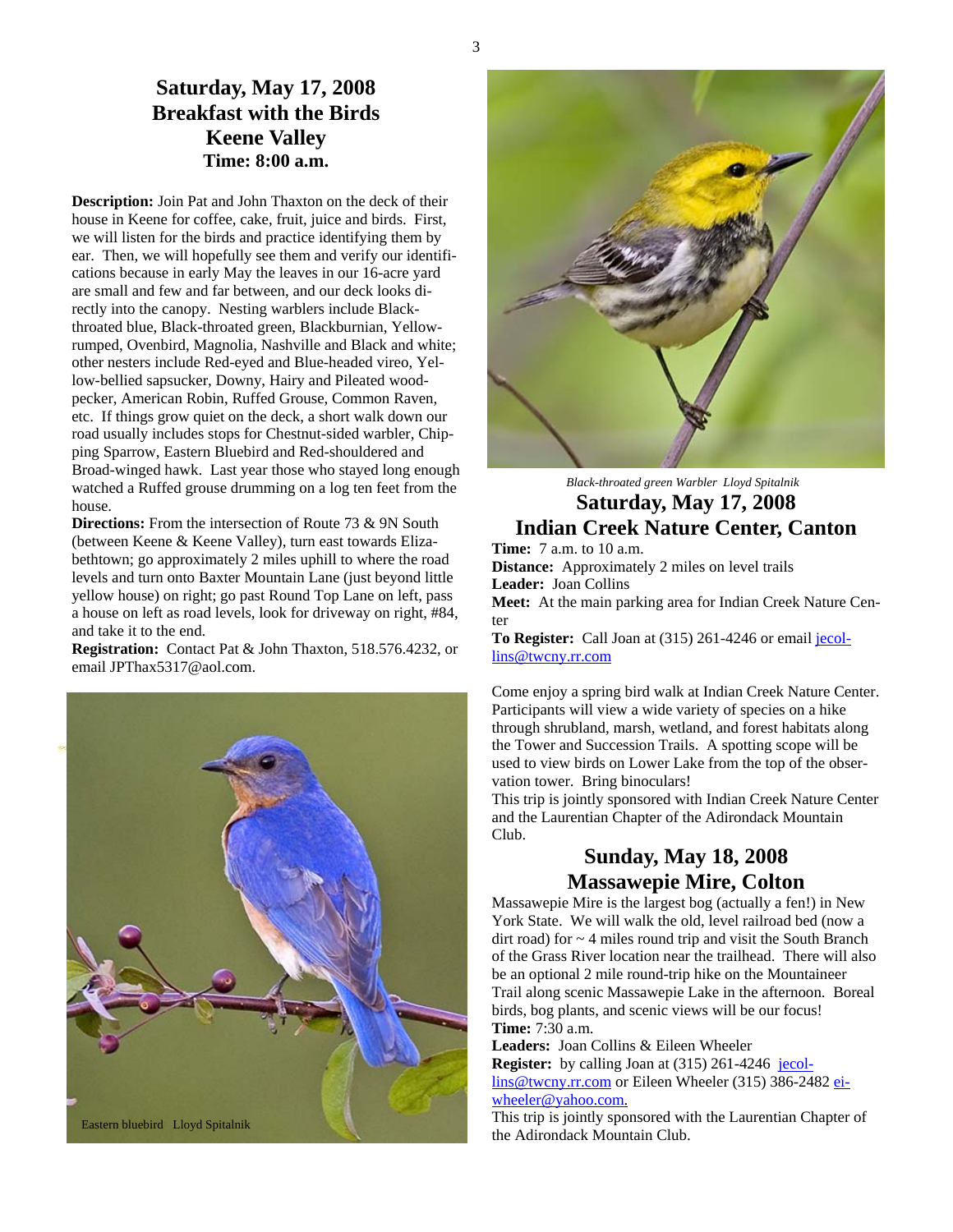#### **Wednesday, May 21, 2008 Azure Mountain, Santa Clara**

Azure Mountain's 2512' fire tower summit is reached by hiking a one mile trail with an elevation gain of 944'. There are many warbler species along the way, including Mourning Warblers and a few Blackpoll Warblers in a small area of spruce and fir on the summit. There are also several cliffnesting species that participants may possibly observe. Indigo Buntings can also be heard singing along the trail.

## **Time:** 8:30 a.m.

#### **Leader:** Joan Collins

**Meet:** At the Azure Mt. Trailhead on Blue Mountain Road **Register:** by calling Joan at (315) 261-4246 jecollins@twcny.rr.com.

This trip is jointly sponsored with the Laurentian Chapter of the Adirondack Mountain Club.

#### **Saturday, May 24, 2008 Vanderwhacker Mt. Trail Wetlands Minerva (Just Past Town of Newcomb)**

Join us for a walk to the beaver-created wetlands along the trail to Vanderwhacker Mt. Many species will be observed along the way, including Olive-sided Flycatcher, Rusty Blackbird, Lincoln's Sparrow, and Canada Warbler. We will hike approximately three-quarters of a mile of the 2.5 milelong trail. There will be little elevation change on this section of trail.

**Time**: 7 a.m. to 11 a.m.

**Directions**: Meet and park along Route 28N at "Moose Pond Way". "Moose Pond Way" is located on the west side of Route 28N just north of the Boreas River Bridge. This location is roughly 8.7 miles north of Minerva, and 5.7 miles south of the Route 28N-Tahawas Rd. intersection. We can car-pool in high-clearance vehicles for 2.7 miles down "Moose Pond Way" to the trailhead of Vanderwhacker Mt. **Leaders**: Joan Collins and Amy Freiman

**Register**: By calling Joan at (315) 261-4246 jecollins@twcny.rr.com.

This trip is jointly sponsored with the Laurentian Chapter of the Adirondack Mountain Club.

#### **Sunday, May 18, 2008 The Gulf 7:00 a.m.**

A unique area, The Gulf is a parcel of NYS state land sandwiched between private, mostly hunting club properties in northern Clinton County. The 2.6 mile hike from the parking area to the Canadian border passes through different habitats, some of which have changed over the years due to beaver activity. Some of the birds seen in the spring and summer have been Canada and Mourning warbler, Scarlet Tanager and Rose-breasted Grosbeak. Turkey Vultures fly over at eye level at the actual Gulf between the U.S. and Canada. **Time**: 7:00 a.m.

**Bring:** Water, bug dope, lunch **Meet:** Hannaford's parking lot in Plattsburgh **Leaders:** Judy Heintz, John & Pat Thaxton **Register:** Call John & Pat at 576-4232 or email: jpthax5317@aol.com.



 *Black-throated blue warbler Lloyd Spitalik* 

#### **Sunday, May 25, 2008 Blue Mountain**

Blue Mountain's 3750' fire tower summit is reached by hiking 2.2 miles with an elevation gain of 1550'. We will get an early start to ensure a good possibility of hearing Bicknell's Thrush singing near the summit. Participants will likely observe many other species including Yellow-bellied Flycatcher, Boreal Chickadee, Blackpoll Warbler, Canada Warbler, Swainson's Thrush, and Winter Wren.

**Time:** 6 a.m.

**Meet:** At the Blue Mountain Trailhead on Route 28/30. **Leader:** Joan Collins

**Register:** By calling Joan at (315) 261-4246 jecol-

lins@twcny.rr.com before May 23; after May 23, call (518) 624-5528.

This trip is jointly sponsored with the Laurentian Chapter of the Adirondack Mountain Club.

#### **Memorial Day Weekend (Date TBD) Fort Drum, Great Bend**

Join Jeff Bolsinger for a field trip at Fort Drum over the Memorial Day weekend. For more information, and to register, please call Jeff at (315) 386-2565 or email at

 $jsbolsinger@yahoo.com.$  Please also note that space is limited, and Jeff will accept people on a first come first serve basis.

 All participants will need to get Fort Drum passes well in advance. Anybody that does not know how to get a pass, but wants to come on the trip, should contact Jeff as early as possible. *Black & white warbler Lloyd Spitalnik*

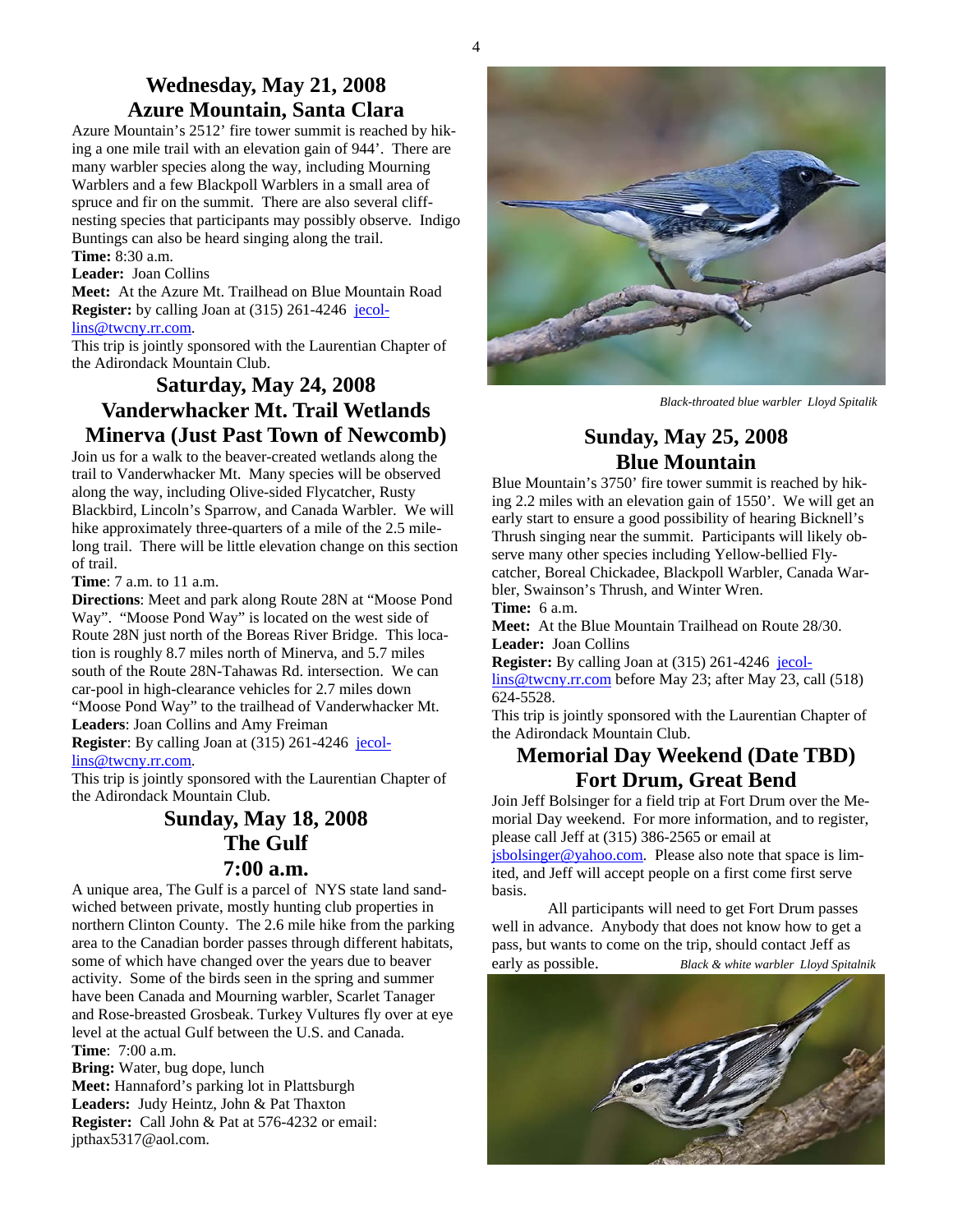# **The Joseph and Joan Cullman Conservation Foundation**

I feel both humbled and proud to announce that the Joseph and Joan Cullman Conservation Foundation not only gave HPAS a grant for the second year in a row but also increased it by 50%, from \$10,000.00 to \$15,000.00 along with a mandate to continue our work in Adirondack conservation, education and research. This refunding represents a major vote of confidence in HPAS's ability and willingness to identify crucial conservation initiatives at the grass roots level, where we interact and partner with organizations as diverse as the Adirondack Visitor Interpretive Centers in Paul Smiths and Newcomb, TheWildlife Conservation Society, The Wild Center, The Adirondack Loon Project, The Nature Conservancy, the New York State Department of Environmental Conservation, Saranac Middle School and Elizabethtown/Lewis Central School.

 As I write the HPAS grant committee continues to evaluate initiatives we sponsored last year as well as other critical Adirondack conservation projects. HPAS shares with The Joseph and Joan Cullman Conservation Foundation an ardent desire to preserve, promote and protect the Adirondacks through on the ground, real time, conservation, education and research.

 I wish that in the pages of this newsletter I could thank the officers of The Joseph and Joan Cullman Conservation Foundation with the joyous shriek with which a few of our grant recipients thanked me**.** 

 **—John Thaxton**

 *Pine warbler Lloyd Spitalnik* 

## **The Adirondack-Champlain Region 7 portion of the 2008 NYS Waterfowl Count**

The count was conducted between 12-13 January. This ground count survey is sponsored by the NYS Ornithological Association, and statewide results from all ten regions will appear in The Kingbird; the separate aerial survey by the NYS DEC was discontinued in 1997.

Canada Goose 24; American Black Duck 41; Mallard 775; Northern Pintail 1; Ring-necked Duck 1; Greater Scaup 11; scaup (sp.) 1; Long-tailed Duck 3; Bufflehead 88; Common Goldeneye 4,163; Hooded Merganser 34; Common Merganser 723; Red-breasted Merganser 1; Ruddy Duck 1; Common Loon 7; Horned Grebe 67; Red-necked Grebe 1.

**TOTAL:** 16 species; about 5,942 individuals.

 A total of 17 Bald Eagles and 29 Great Blackbacked Gulls were counted, the eagles reported to the DEC Endangered Species Unit for inclusion with NYS results in the national mid-winter Bald Eagle Survey. **OBSERVERS:** Tom Armstrong, Peter Galvani, Judith Heintz, Bill Krueger, Dayna LaLonde, Linda LaPan, Gary Lee, Melanie McCormack, Nancy Olsen, Dan Peters, John Peterson, Fred Raymon, Dana Rohleder, David Rutkowski, Laura Smith, Hollis White.

> **--John M.C. Peterson**  Elizabethtown & Montréal



**Poetry Corner** 

#### *from* **Sunday Morning**

She says, "I am content when wakened birds, Before they fly, test the reality O misty fields, by their sweet questionings; But when the birds are gone, and their warm fields Return no more, where, then, is paradise?" There is not any haunt of prophecy, Nor any old chimera of the grave, Nether the golden underground, nor isle Melodious, where spirits gat them home, Nor visionary south, nor cloudy palm Remote on heaven's hill, that has endured As April's green endures; or will endure Like her remembrance of awakened birds, Or her desire for June and evenings, tipped By the consummation of the swallow's wings.

--**Wallace Stevens**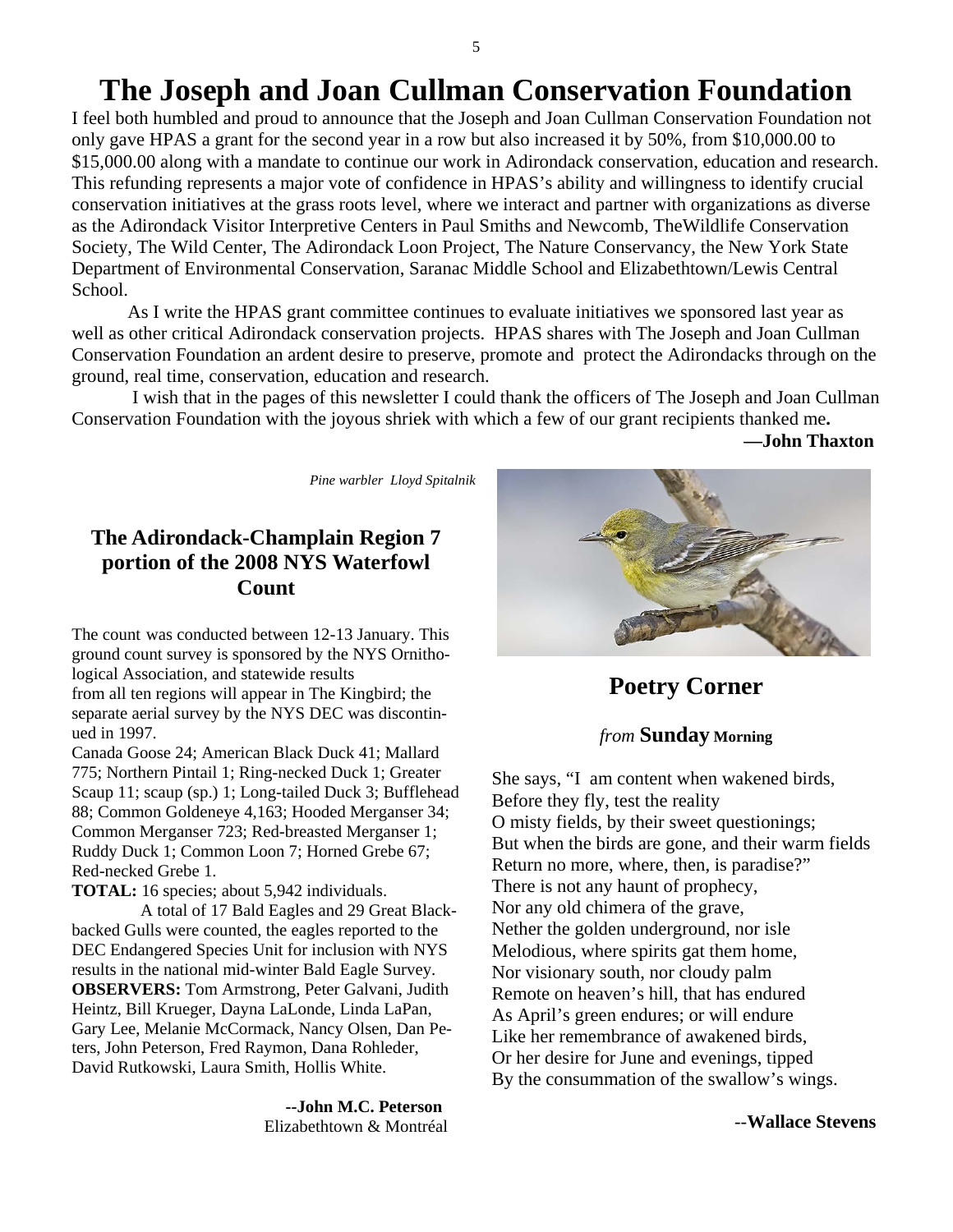Saturday December 15<sup>th</sup> dawned cold and cloudy as a fog rose off Lake Champlain for the 48<sup>th</sup> Ferrisburgh Christmas Bird Count. Thirty-eight people broke into 13 teams and spent 145 combined hours in the field covering 656 miles. This effort was supplemented by 7.5 hours of owling coverage over 113.5 miles and four feeder watchers.

 2007 will be remembered as the year of the winter irruptives. The count set record highs for snow buntings (2,584) and common redpolls (2,515). Counters found the most pine grosbeaks (109) since 1968. Waxwings were in abundance with the second highest totals for both Bohemian (982) and cedar (1,140). Yet with all the winter birds around we had only one purple finch and no pine siskins or evening grosbeaks.

Four blackbird species were found with the first rusty blackbirds since 1980.

 Six woodpecker species was a remarkable total. In addition to the four usual suspects (downy, hairy, flicker, and pileated) redbellieds have become common. They have now appeared on five consecutive counts and this year six groups spotted eight birds. The stand-out woodpecker was a yellow-bellied sapsucker in Vergennes, the first in the history of the count.

An Iceland gull off of Thompson Point was also a first for the count.

 Waterfowl numbers were mixed. Fewer Canada geese (93) were seen than ever before and only one snow goose made an appearance. On the other hand, 3,009 common goldeneye set a count record. Unusual ducks included a wood duck at the falls in Vergennes, five lesser scaup off Thompson Point, and a gadwall from the New York side of the circle.

 For the second year in a row and only the second time since 1966 American kestrel was missed. However, four merlins were the most ever seen on the count. A northern goshawk also made an appearance in the Charlotte territory.

 Among the more common birds, tufted titmouse continued to increase dramatically. This year, for the first time ever, there were more titmice than white-breasted nuthatch.

Thank you to all field participants and feeder watchers for another successful count. We look forward to seeing you again on Saturday December 20, 2008 for the 49<sup>th</sup> annual count. **All annual counterparts of the 49<sup>th</sup> annual count. All annual counterparts of the 49<sup>th</sup> annual count. All annual counterparts of the 49<sup>th</sup> annual counterparts of t** 

#### **Plattsburgh Christmas Bird Count 2007**

2007 Christmas Bird Count Summary for the Plattsburgh, NY/ VT (NYPL)circle 44o39' N 73o29'W, as described in 1986 with the center at the former Plattsburgh Air Force Base. The 2007 CBC for this area was held on Sunday, December 16 from 07:00 to 16:30 with temperatures ranging from 7oF to 14oF under constant snow or snow flurries. The variable south, then northeast 0-20 mph winds with gusts to 39mph. Visibility was never more than 1.7 miles. The 19 field observers logged 42.8 party hours and 181 total miles of which 28.5 hours and 163 miles were in cars, 5.75 hours, 10 miles on foot, 5.5 hours, 5 miles on skis and 3 hours, 3 miles on snowshoes. The 34 feeder watchers spent 116 hours at feeders. There were 57 species recorded and 5818 individuals counted. An additional 11 species were found during the count week.

 Snow Goose 1, Canada Goose 111, American Black Duck 11, Mallard 513, Lesser Scaup 1, Bufflehead 1, Common Goldeneye 89, Hooded Merganser 5, Common Merganser 201, Ring-necked Pheasant 2, Ruffed Grouse 1, Wild Turkey 50, Common Loon 1, Sharp-shinned Hawk 2, Cooper's Hawk 3, Red-tailed Hawk 1, Ring-billed Gull 107, Herring Gull 8, Great Black-backed Gull 71, Rock Pigeon 337, Mourning Dove 406, Downy Woodpecker 48, Hairy Woodpecker 46, Northern Flicker 2, Pileated Woodpecker 3, Blue Jay 175, American Crow 425, Common Raven 1, Horned Lark 26, Black-capped Chickadee 523, Tufted Titmouse 20, Red-breasted Nuthatch 12, White-breasted Nuthatch 42, Brown Creeper 2, Carolina Wren 2, Eastern Bluebird 3, American Robin 6, European Starling 374, Bohemian Waxwing 575, American Tree Sparrow 93, Song Sparrow 1, White-throated Sparrow 3, Dark-eyed Junco 301, Snow Bunting 65, Northern Cardinal 129, Red-winged Blackbird 2, Rusty Blackbird 1, Common Grackle 17, Brown-headed Cowbird 11, Pine Grosbeak 108, Purple Finch 4, House Finch 130, Common Redpoll 258, Pine Siskin 33, American Goldfinch 242, Evening Grosbeak 11, House Sparrow 204. Also seen during count week were Greater Scaup, Long-tailed Duck, Ruddy Duck, Horned Grebe, Bald Eagle, Rough-legged hawk, Northern Harrier, Short-eared Owl, Cedar Waxwing, Lapland Longspur, and Eastern Meadowlark.

 The participants were Derek Allan, Tom Armstrong, Helen Booth, Robert Booth, Kit Booth, Robin Brown, Gwen Cateenwalla, James Cayea, Joy Cayea, Joan Clark, Betty Conway, Regina Coryea, Walter Coryea, Uma Creedon-Carey, Paul Dame, Julie Dumas, Bob Ellsworth, Holland Fitts, Liz Fitts, Cornelia Forrence, Jan Forsman, Bob Fuller, Judith Heintz, Candy Hess, John Hess, Suzy Johnson, Euclid Jones, Gail Kemp, Ellsworth King, Harold G. Klein, William Krueger, Dayna Lalonde, Julie Lattrell, Julie Liberty, Melanie McCormack, Janet Mihuc, Charlie Mitchell, Karen Moffa, Bill Morgan, Jim Nolan, Nancy Olsen, Helle Parker, Sonal Patel, Geri Reichert, Ingeborg Sapp, Michele Snyder, Tim Snyder, Gary Sturgis, Irma Teittinen , Lynn Valenti, Dan Vogt, Katie White and Ann Wilke.

 These intrepid birders contributed to a successful count despite the bad weather, gusty winds and very poor visibility. Helen and Bob Booth and Robin Brown, separately, watched Cooper's Hawks have their meals. The hawk at the Booth's house stayed proximal to the feeder eating its Mourning Dove, while other birds continued to flock the feeder. The hawk even returned after being frightened off with a snow blower to dig the remains from a snow bank and finish the meal. Robin watched another Cooper's take a Rock Pigeon and land very close to her while eating his meal.

 **—Judy Heintz** 

#### **Saranac Lake 52nd Christmas Bird Count 2007**

**Saranac Lake, N.Y.** - 44°19'0'N 74°04'23"W, mostly as described 1976, but center 1.2 miles NNE of e. jct. Rt. 86 & Old Ray Brook Rd., Ray Brook and adjusted very slightly (a few seconds) in 2007 to be more precise (using Google Earth). Dec. 30, 2007; 7:00 am to 4:30 pm. Temp. 25° to 30°F. Wind WSW 0-5. Snow depth 12-30 in. Still water frozen. Moving water open. A.M.: cloudy, snow flurries. PM: cloudy. Observers: 36 in field in 17-19 parties (non-owling), plus 11 at feeders. Time and Distance: 15 hours at feeders; 6 hours and 53 miles owling. Total party-hours 108 and party-miles 437: 46.5 hours and 46 miles on foot, 52 hours and 375.5 miles by car, 3.5 hours and 4 miles by skis, 3 hours and 3 miles by snowshoes, 3 hours and 8.5 miles by kayak.

 Canada Goose 1; Am. Black Duck 6; Mallard 280; Hooded Merganser 25; Common Merganser 5; Ruffed Grouse 5; Wild Turkey 6; Bald Eagle 1; Cooper's Hawk 1; Red-tailed Hawk 1; **Rough-legged Hawk cw**; Rock Pigeon 216; Mourning Dove 129; Barred Owl 3; Downy Woodpecker **57**; Hairy Woodpecker **60**; Black-backed Woodpecker 2; Pileated Woodpecker 10; N. Shrike 3; Gray Jay 18; Blue Jay 94; Am.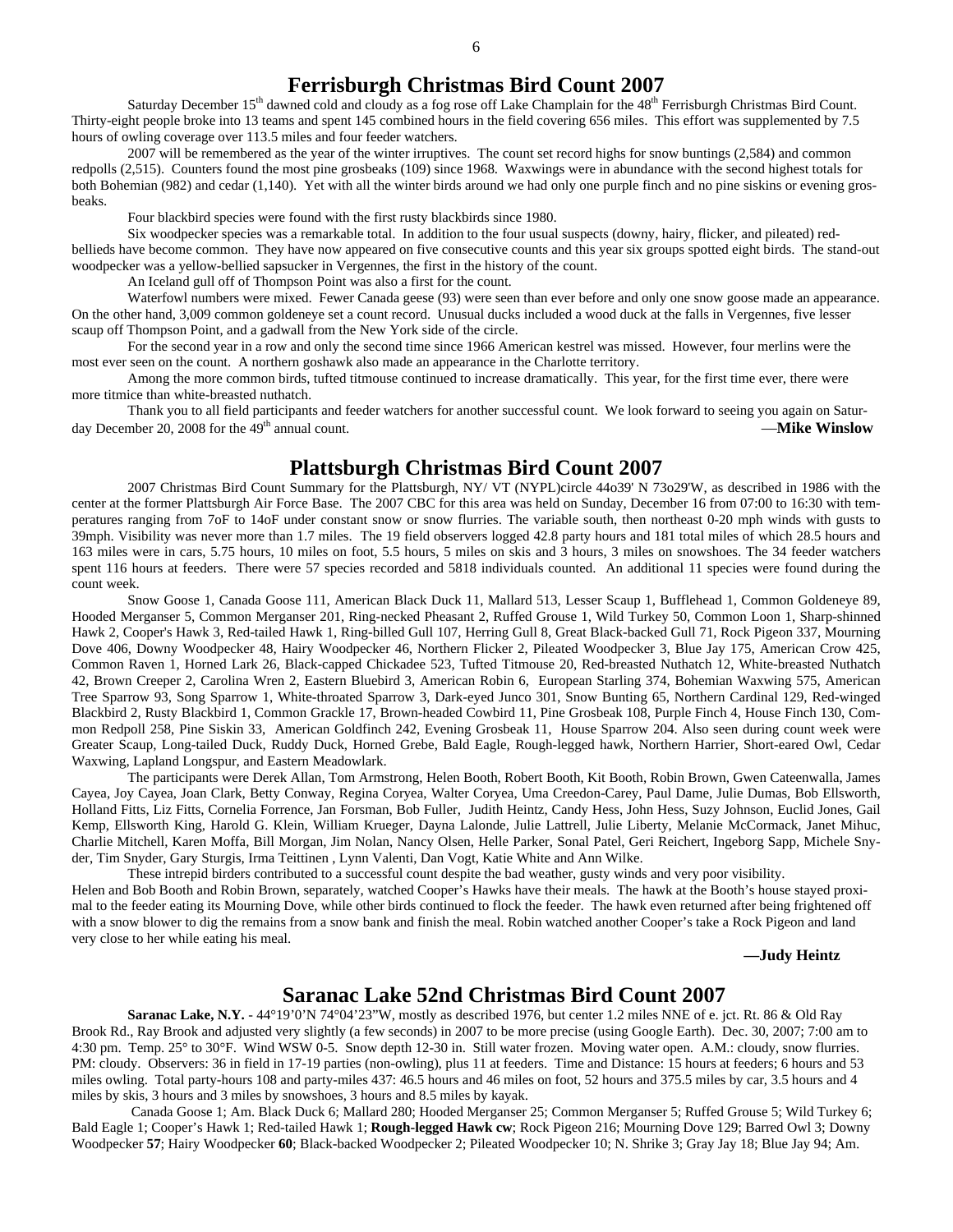Crow 168; Com. Raven **59**; Black-capped Chickadee 1186; Boreal Chickadee 7; Tufted Titmouse 1; Red-breasted Nuthatch 95; White-breasted Nuthatch **61**; Brown Creeper 6; Golden-crowned Kinglet 7; Eur. Starling 170; Bohemian Waxwing 2; Cedar Waxwing 1; Song Sparrow 1; White-throated Sparrow 1; Dark-eyed (Slate-col.) Junco 32; Snow Bunting cw; N. Cardinal 17; Common Grackle 2; Brown-headed Cowbird 14; Pine Grosbeak **172**; White-winged Crossbill cw; Common Redpoll 975; Hoary Redpoll 1; Pine Siskin 1; Am. Goldfinch 4; Evening Grosbeak 170; House Sparrow 2.**Total:** 45 species; 4078 individuals.

 **Participants:** Tom Armstrong, Jeff Bolsinger, John Brown, Nan Brown, Kris Casler, Joan Collins, Sally Conyne, Tom Dudones, Frank Gill, Ed Grant, Audrey Hyson, Penny Jaques, Ed and Debbie Kanze, Dayna LaLonde, Linda LaPan, Fuat Latif, Brian McAllister, Melanie McCormick, John Marshall, Larry Master (compiler), Matt Medler, Susan Moss, Sean O'Brien, Mary O'Dell, Peter O'Shea, Carol Pinney, Sheila and Lew Rosenberg, Nina Schoch, Ann Spencer, Janet Stein, Mary Beth Warburton, Eileen and Tom Wheeler, Uta Wister.

The largest ever turnout of field observers led, at least in part, to record numbers for a number of permanent resident species on the Saranac Lake (includes Lake Placid and Bloomingdale) CBC. **——Larry Master ——Larry Master** 

#### **An HPAS/SLAA By Any Other Name…**

The ongoing merger of HPAS/SLAA will take some time before it officially comes to pass, at which point the entire membership will need to vote on a new set of bylaws and a new name, preferably one that makes everybody happy.

 Someone suggested *Adirondack Audubon*, someone else *Adirondack Northern New York Audubon*. I think we should chose a shortish, bold name that will show up first on search engines when someone googles *Adirondacks Audubon.* The ball's in your court.

 Please feel free to write or email me your suggestions for a name for the new Audubon Chapter, which now covers just about the entire Adirondack region as well as the Lake Champlain, Lake Ontario and St. Lawrence River Lowlands.

jpthax5317@aol.com **—JT** 

*Blackburnian warbler Lloyd Spitalnik* 



*Bicknell's thrush Lloyd Spitalnik* 



#### **Great Adirondack Birding Celebration June 6-8, 2008**

If you'd like to volunteer for, exhibit at or simply find out about the 6th annual Great Adirondack Birding Celebration centered at the Paul Smiths Visitor Interpretive Center, check out their web site at: www.adkvic.org/ birdcelebration.html.

#### **Adirondack Birding Festival June 20-22, 2008**

The Hamilton County web site (www.hamiltoncounty.com) has a link to information about the 5th annual Adirondack Birding Festival. They would like to hear from potential volunteer trip leaders as soon as possible.

**Next HPAS Board of Directors Meeting Sunday, March 16, 2008, 1:00 p.m. Paul Smiths Visitor Interpretive Center** 

HPAS board of director meetings are open to the entire membership; they are an excellent forum for exchanging ideas about our increasingly dynamic Audubon Chapter. The board appreciates the input of any and all members.